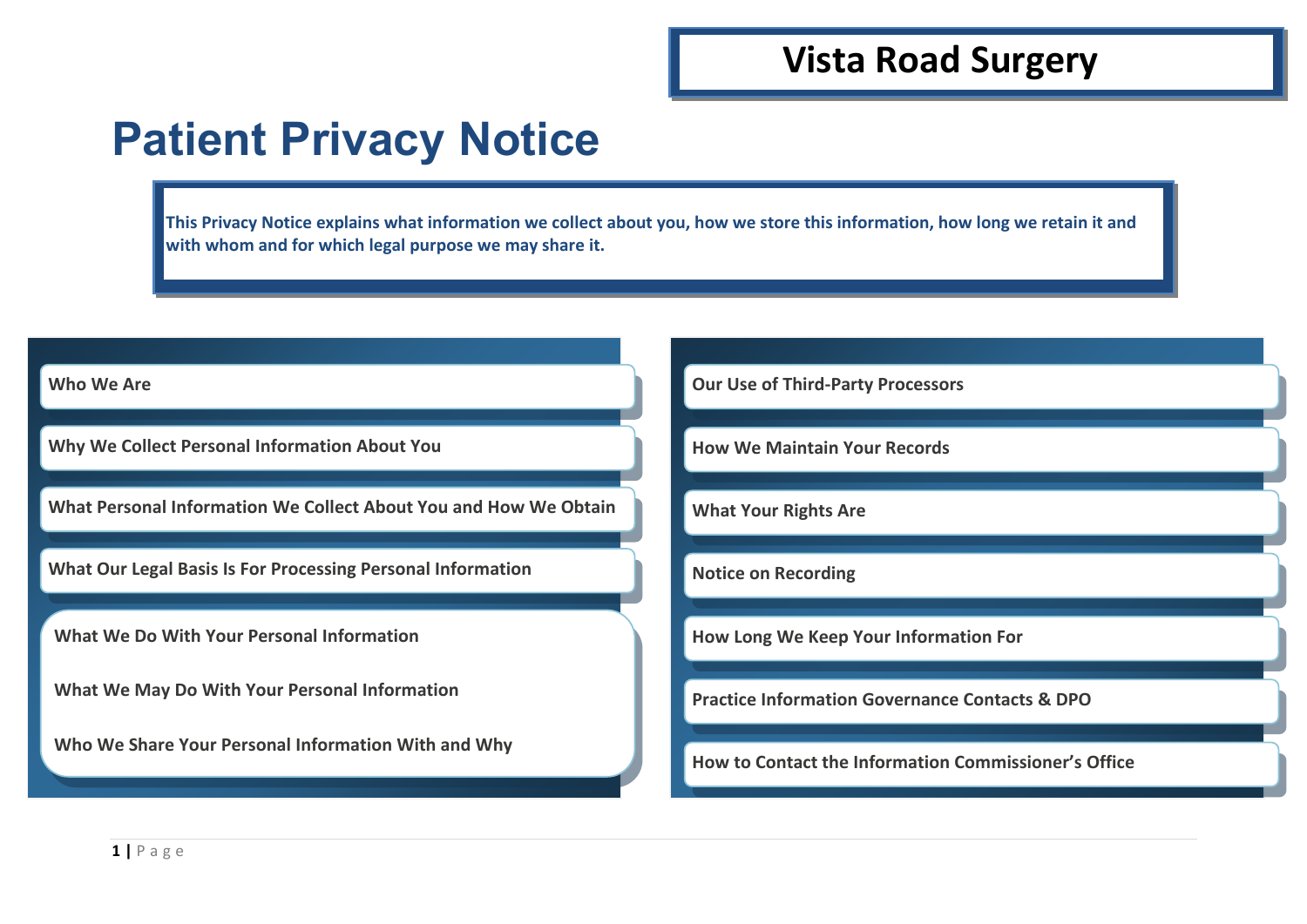**Vista Road Surgery employs more than 15 and runs Vista Road Practice** 

**Our Practice is registered with the Information Commissioner's Office (ICO) to process personal and special categories of information under the General Data Protection Regulations & Data Protection Act 2018 and our registration number is 27353605**

#### **Who We Are**

**For further information please refer to the Practice Information, Team or 'About Us' page on our website: www.vistaroadsurgery.co.uk** 

**Why We Collect Personal Information About You**

**The healthcare professionals employed by the Practice require personal information in order to provide healthcare services; this includes but is not limited to details related to your living situation and anything that may have an impact on your health. Details that allow for the proper maintenance of contact details are also required.** 

**These details will typically be used for direct care but may be utilised to improve healthcare services. This information needs to be collected, held and maintained as accurately as possible in order to provide you with the best care possible.** 

**This personal information may be held in a variety of formats, including paper records, electronically, on computer systems or within video and audio files.**

**In some cases the information may be collected for other reasons, you will be informed if this is the case.**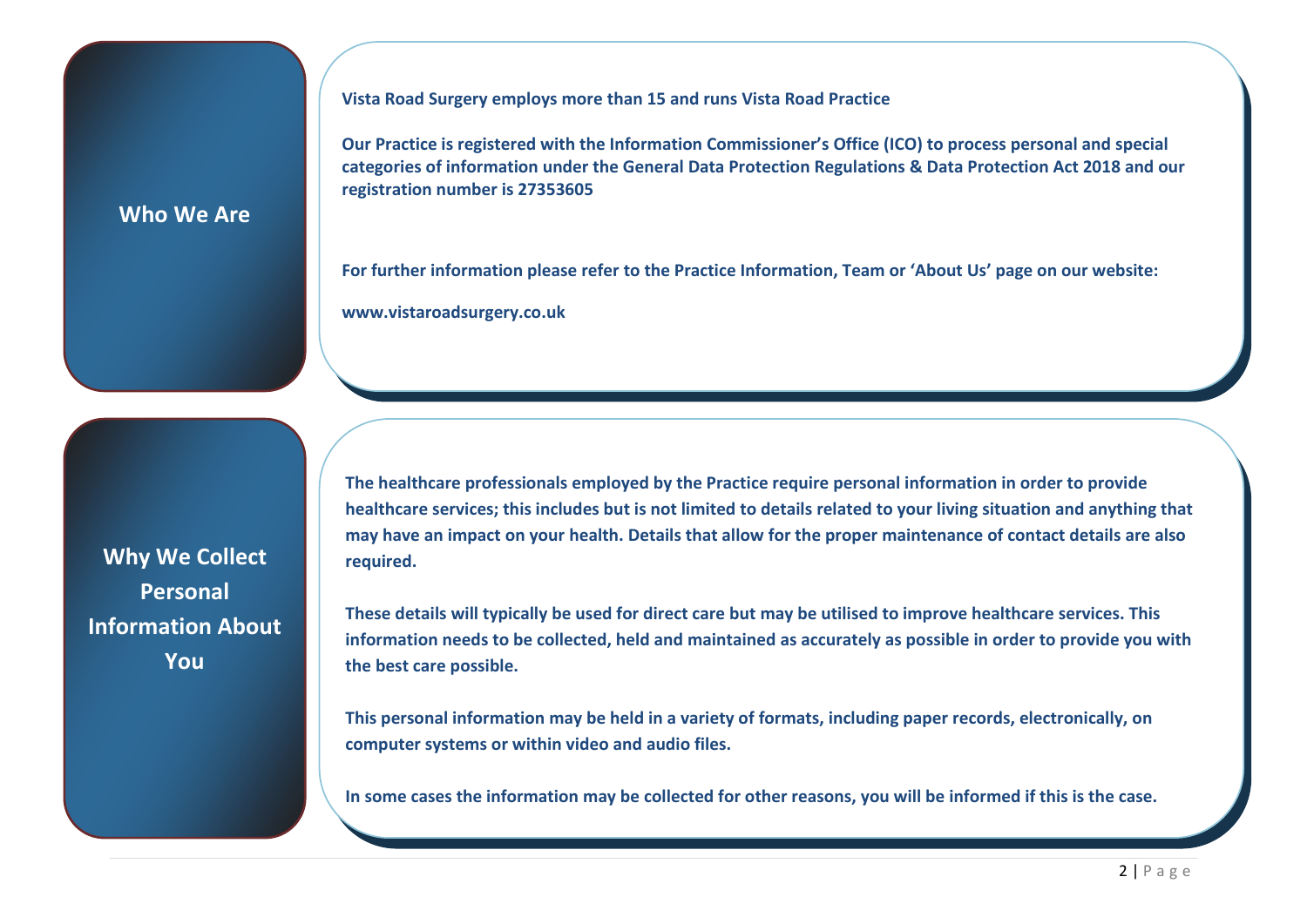**Personal information about you is collected in a number of ways. This can be referral details from our staff, other 3rd parties or hospitals, directly from you or your authorised representative.**

**We will likely hold the following basic personal information about you: your name, address (including correspondence), telephone numbers, date of birth, next of kin contacts, etc. We might also hold your email address, marital status, occupation, overseas status, place of birth and preferred name or maiden name.**

**In addition to the above, we may hold sensitive personal information about you which could include:** 

- **Notes and reports about your health, treatment and care, including:**
	- **Your medical conditions**
	- **Results of investigations, such as x-rays and laboratory tests**
	- **Future care you may need**
	- **Personal information from people who care for and know you, such as relatives and health or social care professionals**
	- **Other personal information such as smoking status and any learning disabilities**
- **Your religion and ethnic origin**
- **Whether or not you are subject to any protection orders regarding your health, wellbeing and human rights (safeguarding status)**

**It is important for us to have a complete picture of you as this will assist staff to deliver appropriate treatment and care plans in accordance with your needs. Details not related to this allow us to contact you about your care when appropriate.**

**What Personal Information We Collect About You and How We Obtain It**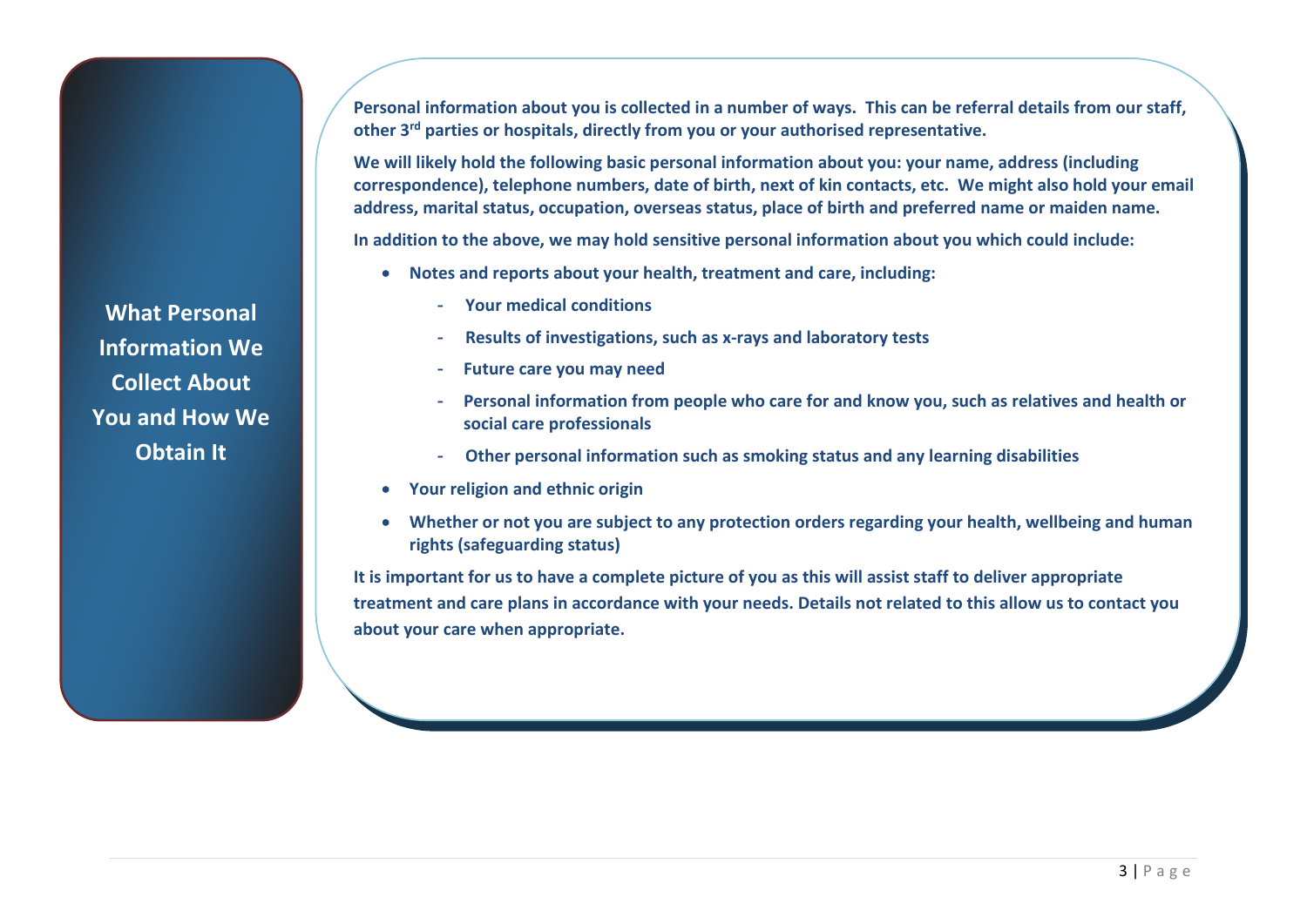**What Our Legal Basis Is For Processing Personal Information**

**We adhere to the legal bases for processing as laid out by the General Data Protection Regulations 2016. There are different legal bases that are employed depending on the circumstances and the data processed however we most commonly rely on the following:**

#### **For personal data:**

**Article 6.1(e) Processing is necessary for the performance of a task carried out in the public interest or in the exercise of official authority vested in the controller.** 

#### **For personal data including special category (health) data:**

**Article 9.2(h) Processing is necessary for the purposes of preventive or occupational medicine, for the assessment of the working capacity of the employee, medical diagnosis, the provision of health or social care systems and services on the basis of Union or Member State law or pursuant to contract with a health professional and subject to the conditions and safeguards referred to in paragraph 3.**

**The relevant legislation can be found at:** 

**<https://gdpr-info.eu/>- GDPR**

**<http://www.legislation.gov.uk/ukpga/2018/12/contents>- Data Protection Act 2018**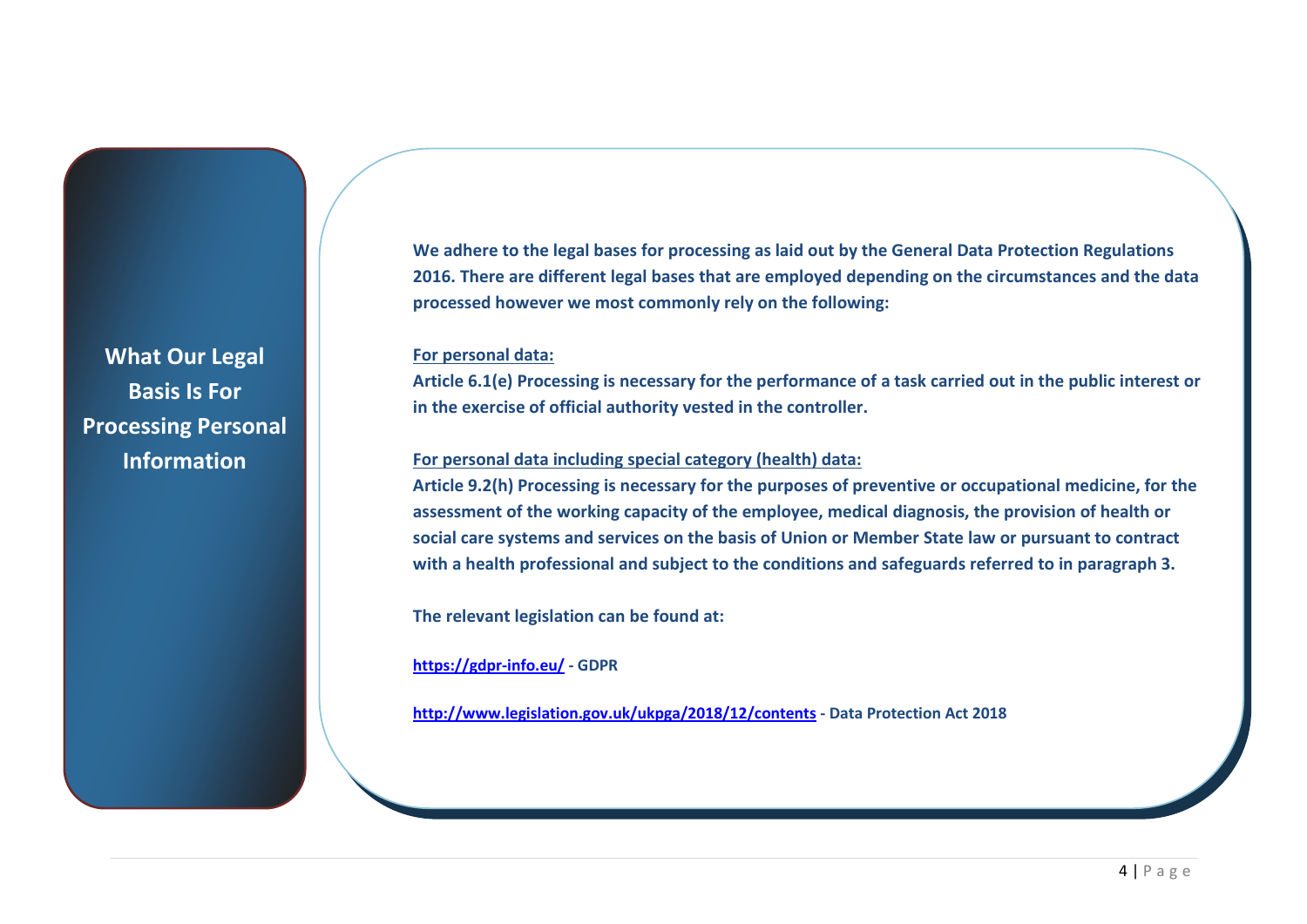### **What We Do With Your Personal Information**

**What We May Do With Your Personal Information**

**Who we share your Personal Information with and Why**

#### **Your records are used to directly, manage and deliver healthcare to you to ensure that:**

- **Staff members involved in your care have accurate and up to date information. This is in order for them to assess and advise on the most appropriate care for you.**
- **Staff members have the information they need to be able to assess and improve the quality and type of care you receive.**
- **Appropriate information is available if you see another healthcare professional or are referred to a specialist, social care, another part of the NHS or healthcare provider.**

#### **The personal information we collect about you may also be used to:**

- **Remind you about your appointments and send you relevant correspondence.**
- **Review the care we provide to ensure it is of the highest standard and quality, e.g. Through audit or service improvement.**
- **Support the funding of your care, e.g. With commissioning organisations.**
- **Prepare statistics on NHS performance to meet the needs of the population or for the Department of Health and other regulatory bodies.**
- **Help to train and educate healthcare professionals.**
- **Report and investigate complaints, claims and untoward incidents.**
- **Report events to the appropriate authorities when we are required to do so by law.**
- **Review your suitability for research study or clinical trials.**
- **Contact you with regards to patient satisfaction surveys relating to services you have used within our hospital so as to further improve our services to patients.**

**Unless a legal basis allows otherwise we will, where possible, always look to anonymise/pseudonymise your personal information so as to protect patient confidentiality. We will only use/share the minimum information necessary.**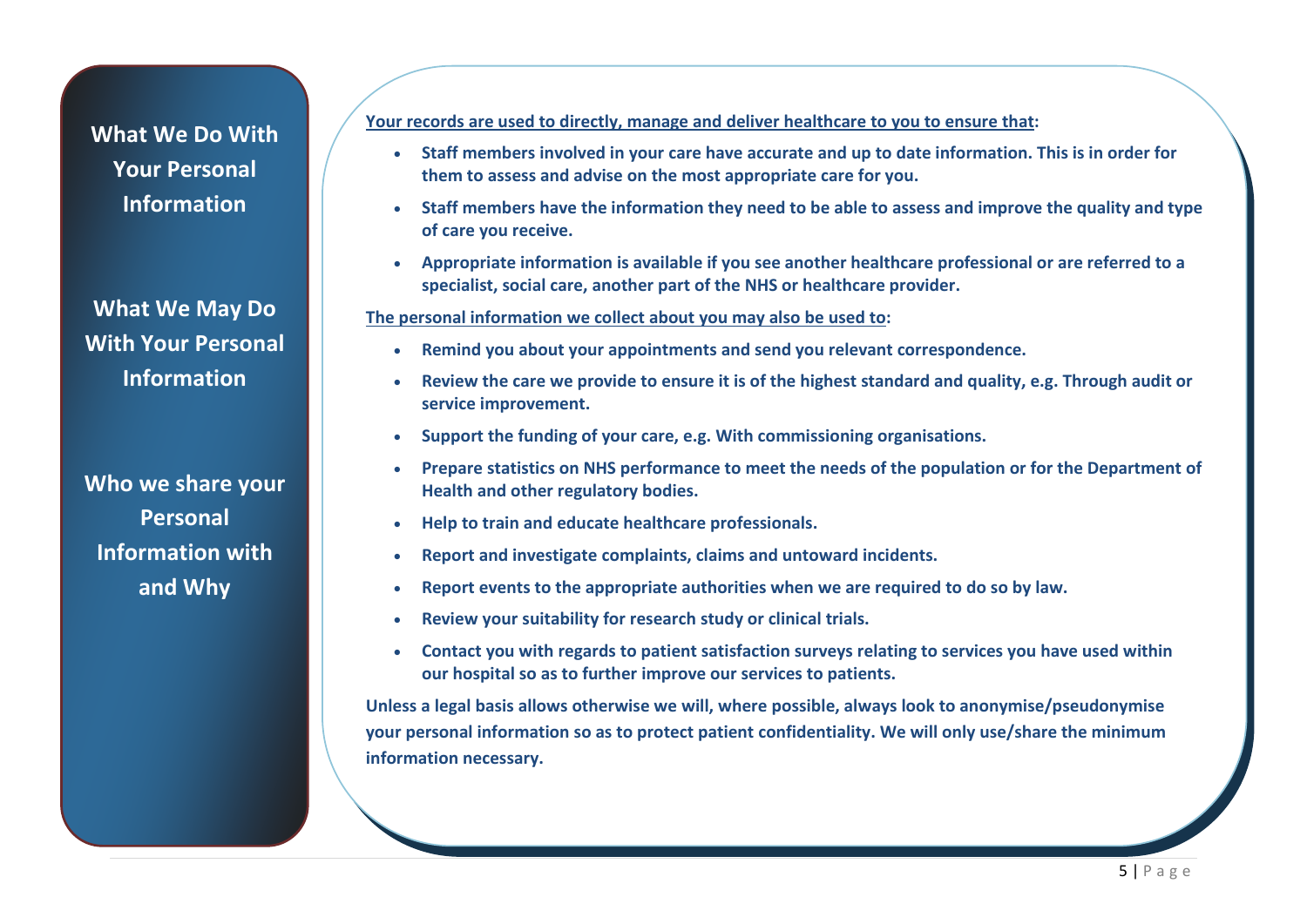## **Our Use Of Third-Party Processors**

**How We Maintain** 

**Your Records**

**To enable the effective use and management of the Practice's patient information we utilise approved & secure clinical system/s to process our patient information. The systems that are contracted to maintain and store personal and confidential information on our behalf are:**

#### **EMIS WEB**

**Your personal information is held in both paper and electronic forms for specified periods of time as set out in the NHS Records Management Code of Practice for Health and Social Care and National Archives Requirements.**

**We hold and process your information in accordance with the Data Protection Act 2018 as amended by the GDPR 2016. In addition, those working for the NHS must comply with the Common Law Duty of Confidentiality this also includes various national and professional standards and requirements.** 

**We have a duty to:**

- **Maintain full and accurate records of the care we provide to you.**
- **Keep records about you confidential and secure.**
- **Provide information in a format that is accessible to you.**

**Use of Email - Some services in the Practice provide the option to communicate with patients via email. Please be aware that the Practice cannot guarantee the security of this information whilst in transit, and by requesting this service you are accepting this risk.**

**Further information can be found in our Data Security and Protection policy/Information Governance policy, which are available at: www.vistaroadsurgery.co.uk**

6 | Page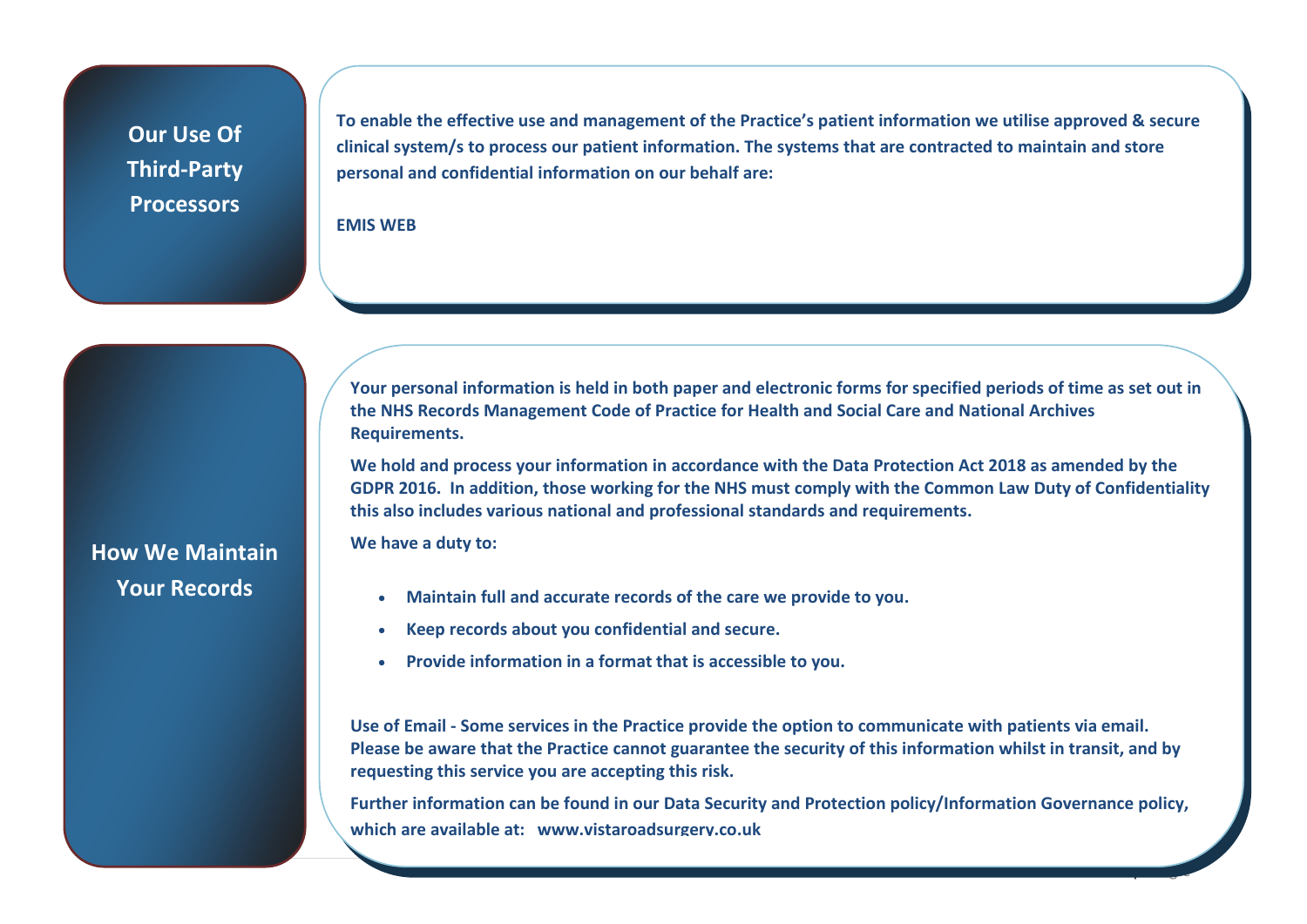**If we need to use your personal information for any reasons beyond those stated above, we will discuss this with you and ask for your explicit consent. The General Data Protection Regulation gives you certain rights, including the right to:**

- **Request access to the personal data we hold about you, e.g. in health records. The way in which you can access your own health records is further explained in our Access to Health Record Policy and Disclosure of Personal Data Procedure**
- **Request the correction of inaccurate or incomplete information recorded in our health records, subject to certain safeguards. This is also explained in our "Access to Health Record Policy and Disclosure of Personal Data Procedure".**
- **Object to the use of your personal information: In certain circumstances you may also have the right to 'object' to the processing (i.e. sharing) of your information. Where the Practice processes personal data about you on the basis of being required to do so for the performance of a task in the public interest/exercise of official authority, you have a right to object to the processing. You must have an objection on grounds relating to your particular situation. If you raise an objection, we will no longer process the personal data unless we can demonstrate compelling legitimate grounds for the processing which override your interests, rights and freedoms or the processing is for the establishment, exercise or defence of legal claims.**
- **Refuse/withdraw consent to the sharing of your health records: Under the Data Protection Act 2018/General Data Protection Regulations, we are authorised to process, i.e. share, your health records 'for the management of healthcare systems and services'. Your consent will only be required if we intend to share your health records beyond these purposes, as explained above (e.g. research). Any consent form you will be asked to sign will give you the option to 'refuse' consent and will explain how you can 'withdraw' any given consent at a later time. The consent form will also warn you about the possible consequences of such refusal/withdrawal.**
- **Request your personal information to be transferred to other providers on certain occasions.**

**What Your Rights Are**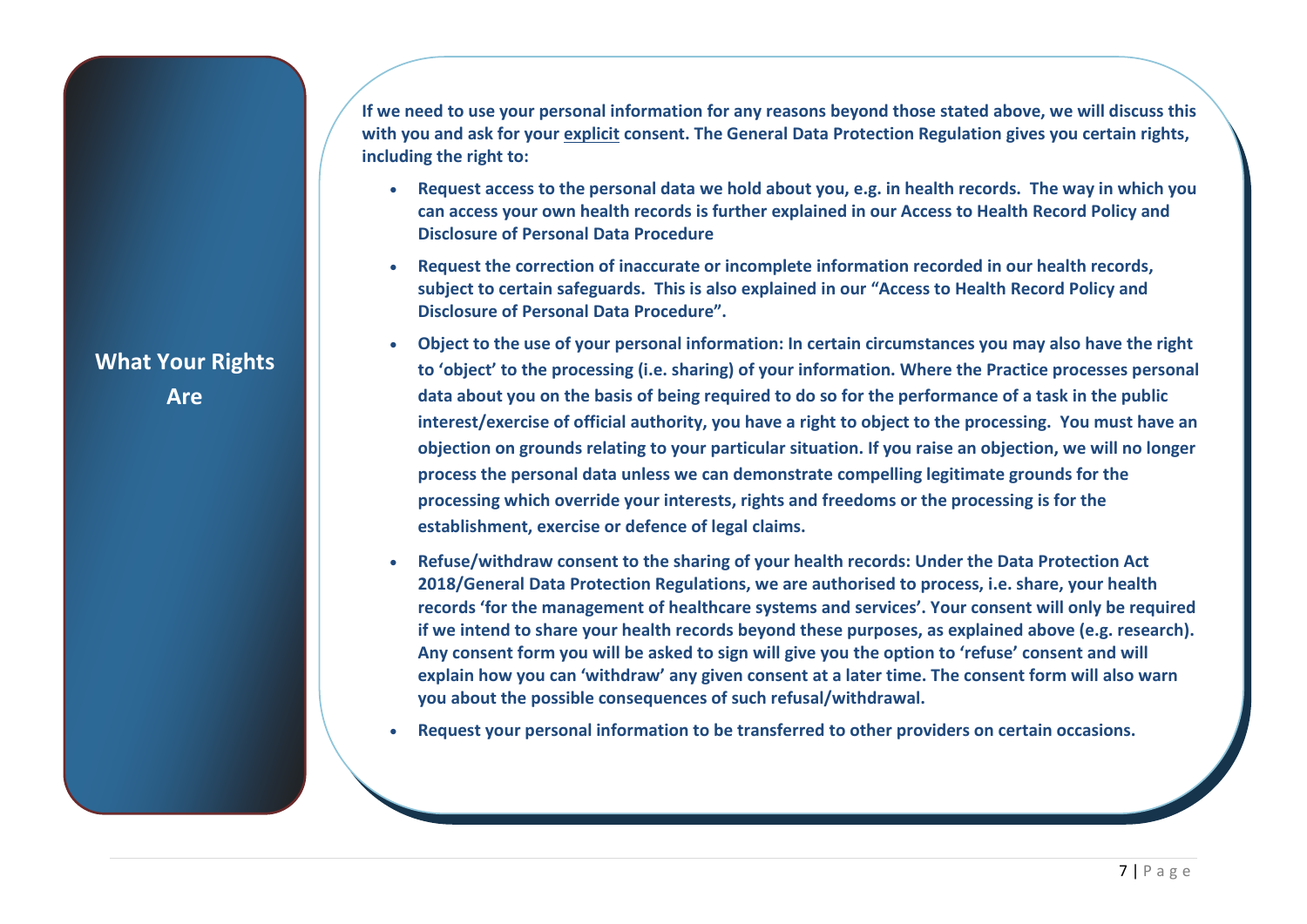**Notice On Recording** **In certain instances the Practice may record phone calls or video consultations.** 

**Phone Call Recording – Call recording occurs either in relation to patient care or may be stored to provide an accurate and objective record for the protection of staff and patients alike as it may be used in cases of legal defence or prosecution.**

**Video Communications – Changes in the provision of healthcare outside of the usual methods this is delivered has been instituted in many NHS organisations. For this purpose video consultations may sometimes be recorded to provide an accurate record of the healthcare provided.** 

**While the recording of these consultations proceeds under the Legal Basis' noted elsewhere in this privacy notice, service users may be asked for their consent to continue with a recorded consultation. Please be aware that this consent does not form the Legal Basis for which this data is processed but is requested to allow service users to opt-out of care provided in this manner.** 

**How Long We Keep Your Information For** 

**All records held by the Practice will be kept for the duration specified by national guidance from the Department of Health.** 

#### **[Records Management Code of Practice for Health and Social Care 2016](https://digital.nhs.uk/binaries/content/assets/legacy/pdf/n/b/records-management-cop-hsc-2016.pdf)**

**We will keep a copy of your information in our Practice for as long as you are registered with our Practice and If you leave the practice we will ensure that a copy of anything we hold is passed on to your new GP. Your record status will be marked as 'inactive' in our clinical system but it will not be deleted.**

**Confidential information is securely destroyed in accordance with this code of practice.**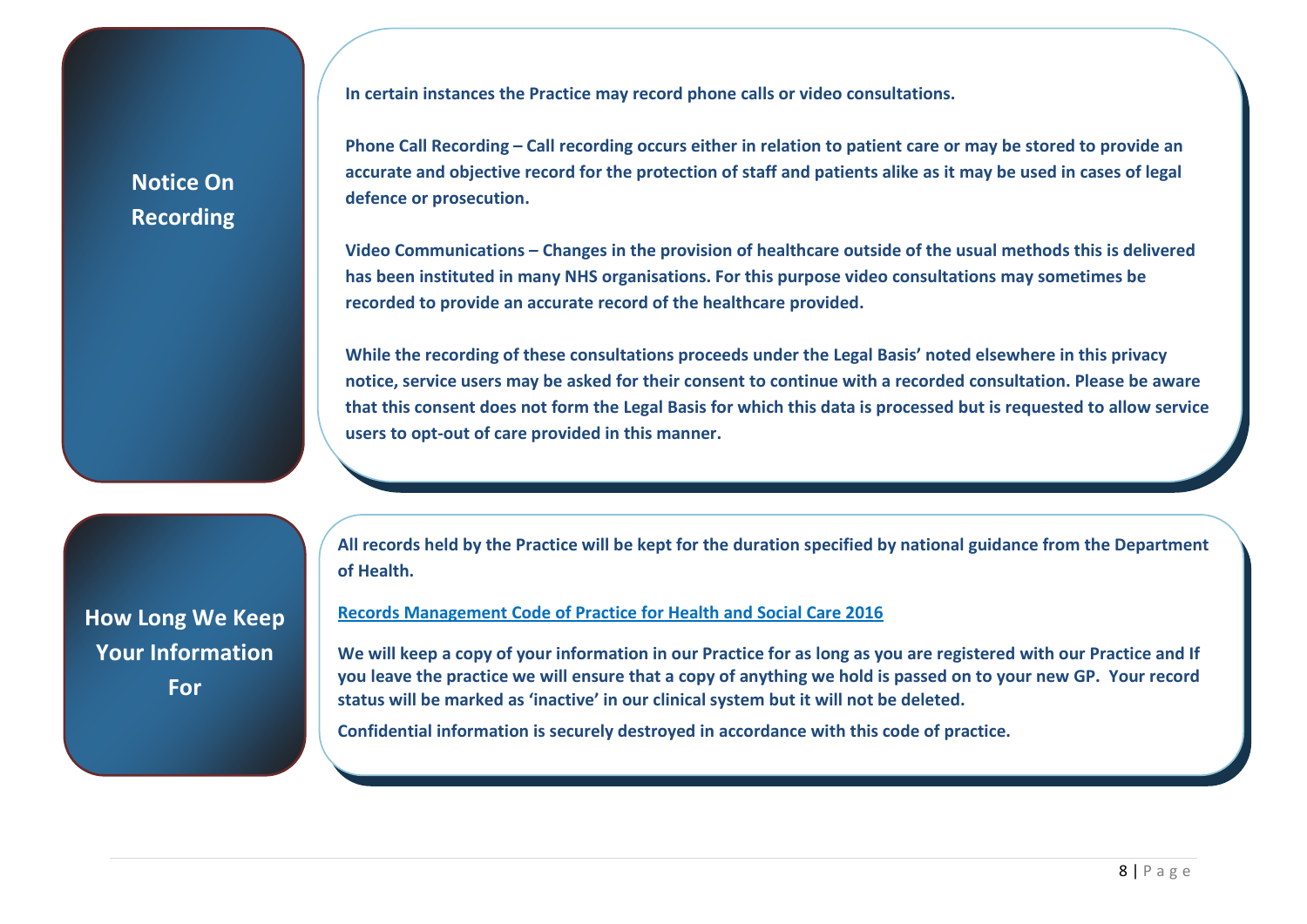**Vista Road is one of many organisations working in the health and care system to improve care for patients and the public. The information collected about you**  whenever you use a health or care service can be provided to other approved organisations, where there is a legal basis, to help with planning services, improving **quality and standards of care provided, monitoring safety, research into developing new treatments and preventing illness.**

**All these uses help to provide better health care for you, your family and future generations. Confidential personal information about your health and care is only used in this way were allowed by law and would never be used for insurance or marketing purposes without your explicit consent.**

**Most of the time, anonymised data is used for research and planning so that you cannot be identified in which case your confidential patient information isn't needed.**

**You have a choice about whether you want your confidential patient information to be used in this way. If you are happy with this use of information you do not need to do anything. If you do choose to opt-out your confidential patient information will still be used to support your individual care.**

**Opting out of NHS Digital collecting your data (Type 1 Opt-out)**

**If you do not want your identifiable patient data to be shared outside of your GP practice for purposes except for your own care, you can register an opt-out with your GP practice. This is known as a Type 1 Opt-out.**

**Type 1 Opt-outs were introduced in 2013 for data sharing from GP practices but may be discontinued in the future as a new opt-out has since been introduced to cover the broader health and care system, called the National Data Opt-out. If this happens people who have registered a Type 1 Opt-out will be informed. More about National Data Opt-outs is in the section Who we share patient data with.**

**NHS Digital will not collect any patient data for patients who have already registered a Type 1 Opt-out in line with current policy. If this changes patients who have registered a Type 1 Opt-out will be informed.**

**If you do not want your patient data shared with NHS Digital, you can register a Type 1 Opt-out with your GP practice. You can register a Type 1 Opt-out at any time. You can also change your mind at any time and withdraw a Type 1 Opt-out.**

**A start date for the Data sharing with NHS Digital will be announced.**

**If you have already registered a Type 1 Opt-out with your GP practice your data will not be shared with NHS Digital.**

**Data Protection Officer**

 **Mid-Mersey Digital Alliance (Information Governance Team) – IG@midmerseyda.nhs.uk Alexandra Business Park Court Building Prescot Road St Helens WA10 3TP**

## **National Data Opt-Out Programme**